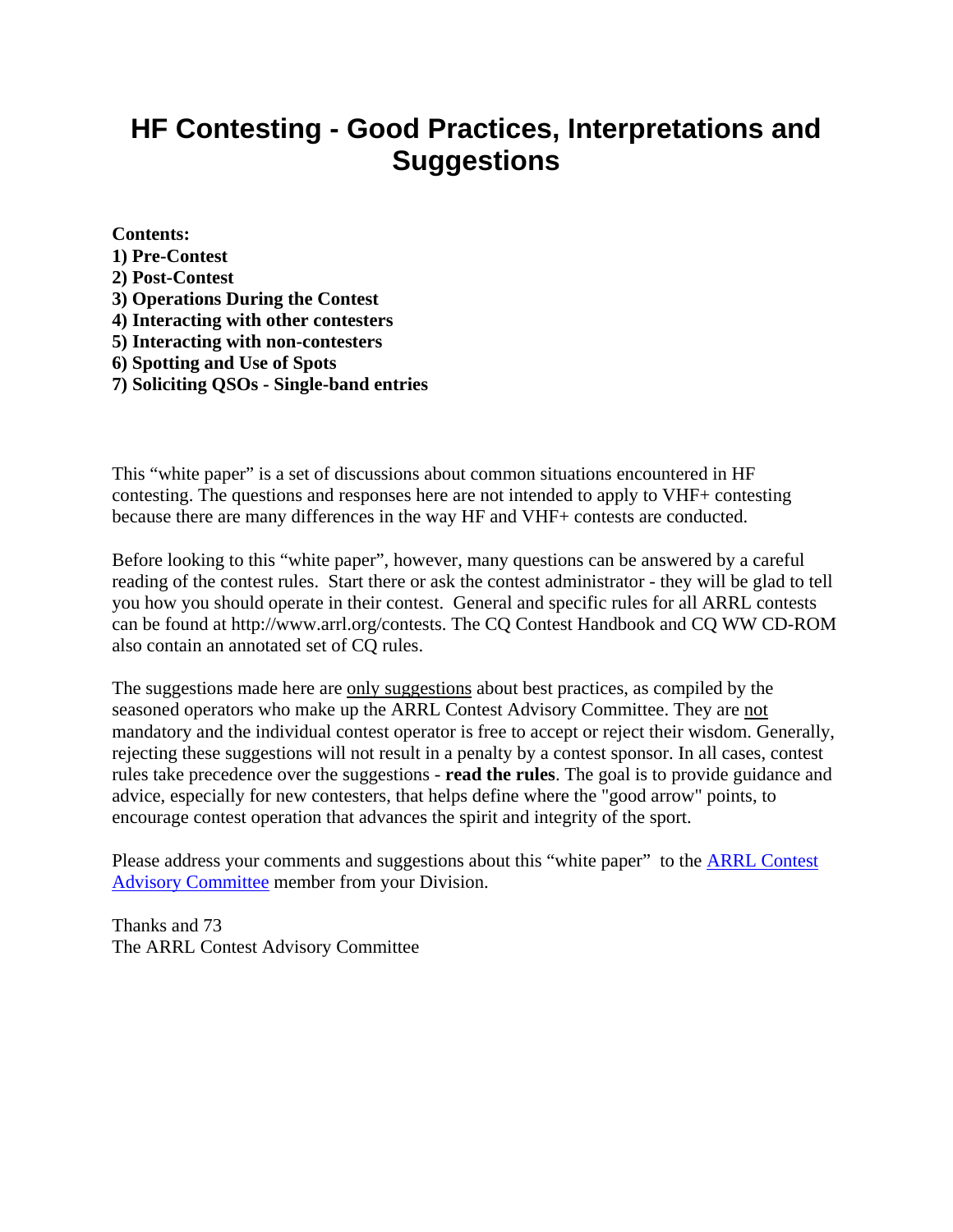# **1) Pre-Contest**

#### **a) Schedules**

Question 1: What is a pre-contest schedule?

Question 2: Can I plan a schedule with my friend on Bouvet to meet me at 7005 during the contest?

Question 3: I'm going to P5 for the contest - can I let everybody know when I'm going to be operating?

Question 4: I heard two stations make arrangements during the contest to meet on 14225 at 1330Z - can they do that?

**Definition** - A pre-contest schedule consists of information that is exchanged or published before the contest to allow QSOs to be planned at a specific time and frequency.

Let's start with the last question - during any contest, it is perfectly acceptable to say, "I'll meet you on frequency X at time Y" as long as it is done via the radio and according to the contest rules. This form of scheduling is OK because it requires the same skills, antennas and equipment used in the rest of the contest. Going "outside" the contest bands and modes to arrange or solicit QSOs during the contest is usually explicitly prohibited by the contest rules. Contest rules may also explicitly prohibit certain practices, such as the use of non-amateur means to solicit or arrange contacts.

Prearranging contacts and advertising specific operating times and frequencies shown to be of questionable value, before the contest is discouraged. The reason these practices are discouraged is that they bypass the skills of knowing how to tune, judge propagation, and listen. In general, if by announcing your information, another contester can tune to a specific frequency at a specific time and work you, your information is too detailed.

Mentioning frequencies on 160 meters is also somewhat of a special case due to unaligned frequency allocations and the need to avoid BC and commercial interference.

This is by no means a cut-and-dried issue and there are many aspects of strategy that fall into such gray areas. In these situations, ask yourself if by exchanging the information you give yourself an advantage over another operator in a way that doesn't depend on radio skills. If yes, then you probably shouldn't do it. Judging the potential advantage is up to you.

Is any kind of scheduling OK? Sure - it's a convention during DX contests to check 160 "on the hour," for example. Making a pre-contest band plan to schedule your operating time is also a great idea. Having a list of sunrise and sunset times around the world can help you be sure not to miss a short opening on the low bands, as well.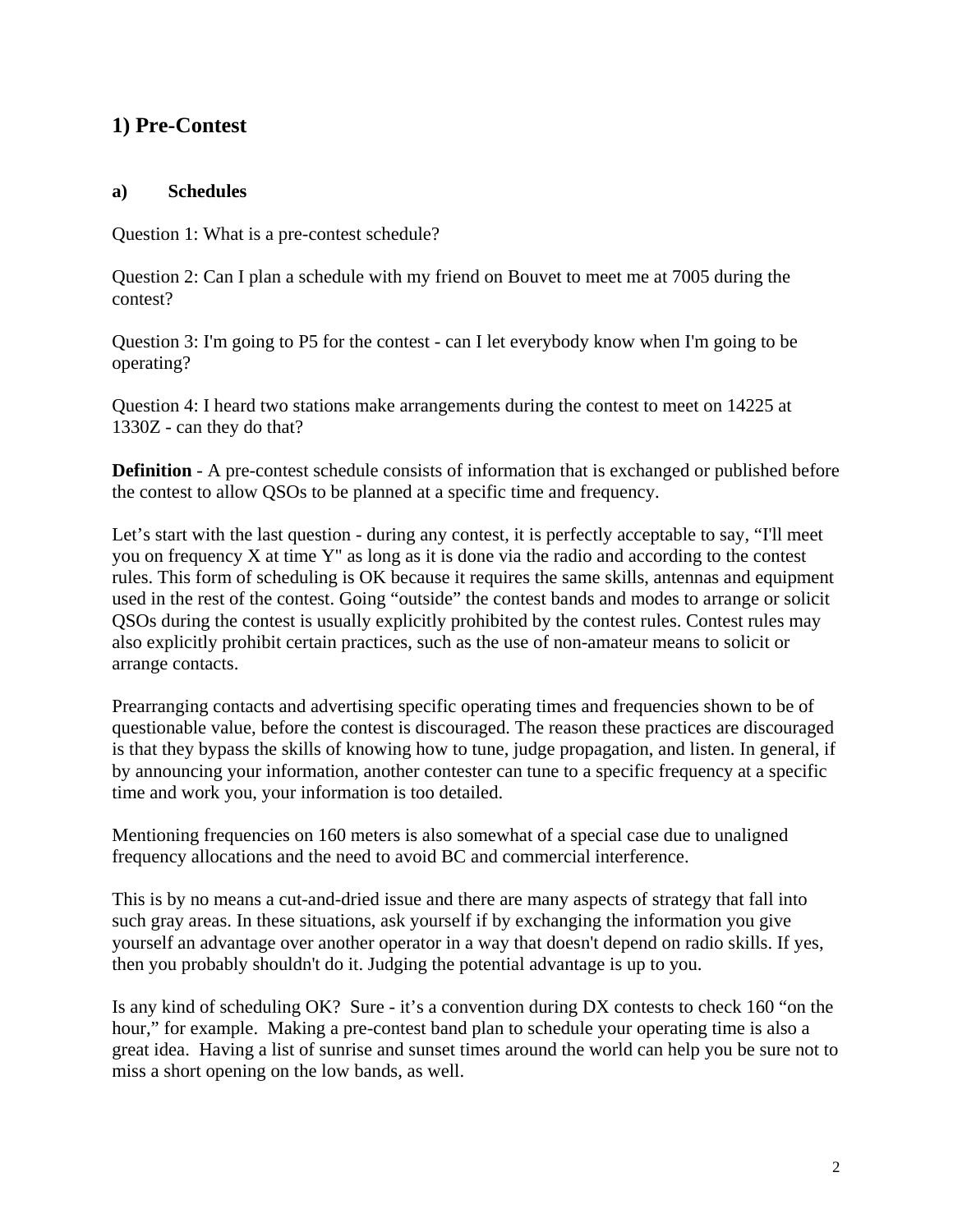#### **b) Club and Team Support**

Situation 1: One of my club members is going to KP1 for the contest and we're planning on making a big effort to work him on all bands.

Situation 2: Before the contest, we all agreed to start the contest on 40 meters to make sure we work each other.

Are these OK? What kind of support is unreasonable?

First, meeting on the air during a contest to arrange strategy, compare multipliers, or organize contacts places all participants in the Assisted category in ARRL and most other contests.

Rooting for your club members and teammates during a contest is natural and enjoyable. Recognizing club member calls out of a big pileup is a lot of fun, too! By all means, get on the bands and work your buddies. Just don't stop with them! This sort of thing becomes undesirable when you ONLY work your friends or club members. Don't exclude contacts with other stations.

The only time there's a problem with supporting your friends and club members is when actions are taken by an organization or individual to influence the competitive environment to the exclusive advantage of a participating organization or individual. Having a strategy session before the contest is also a good idea - it makes the contest more enjoyable for everyone and helps new operators learn the ropes. Just don't stray over the line into making pre-contest schedules or ONLY working your associates. A good way to approach this type of operating is that the activity should benefit all of the stations operating on the band or mode. If your plan is advantageous to only one station or to one club or team, you've probably carried things too far.

# **2) Post-Contest**

#### **a) Contact Confirmation**

Question 1: I'm not sure KX1ABC QSLed my information at the end of our contact. Is it OK for me to contact him and see if he logged me OK?

Question 2: WX0ZZZ sent me an email after the contest asking if my QTH was really XX - what should I say?

**Definition**: Post-contest contact confirmation consists of making inquiries prior to the log submission deadline to determine the correctness or presence of QSOs or QSO data in the log.

The simple answer to both of these questions is that the contest is over at the time the rules say it's over. Any information in your log at the end of the contest is what should go to the contest sponsors. If your information is wrong, so be it - everyone makes mistakes. If someone asks you to confirm a QSO or information in the exchange, you should politely decline. After the log submission deadline, you can discuss anything you want, of course.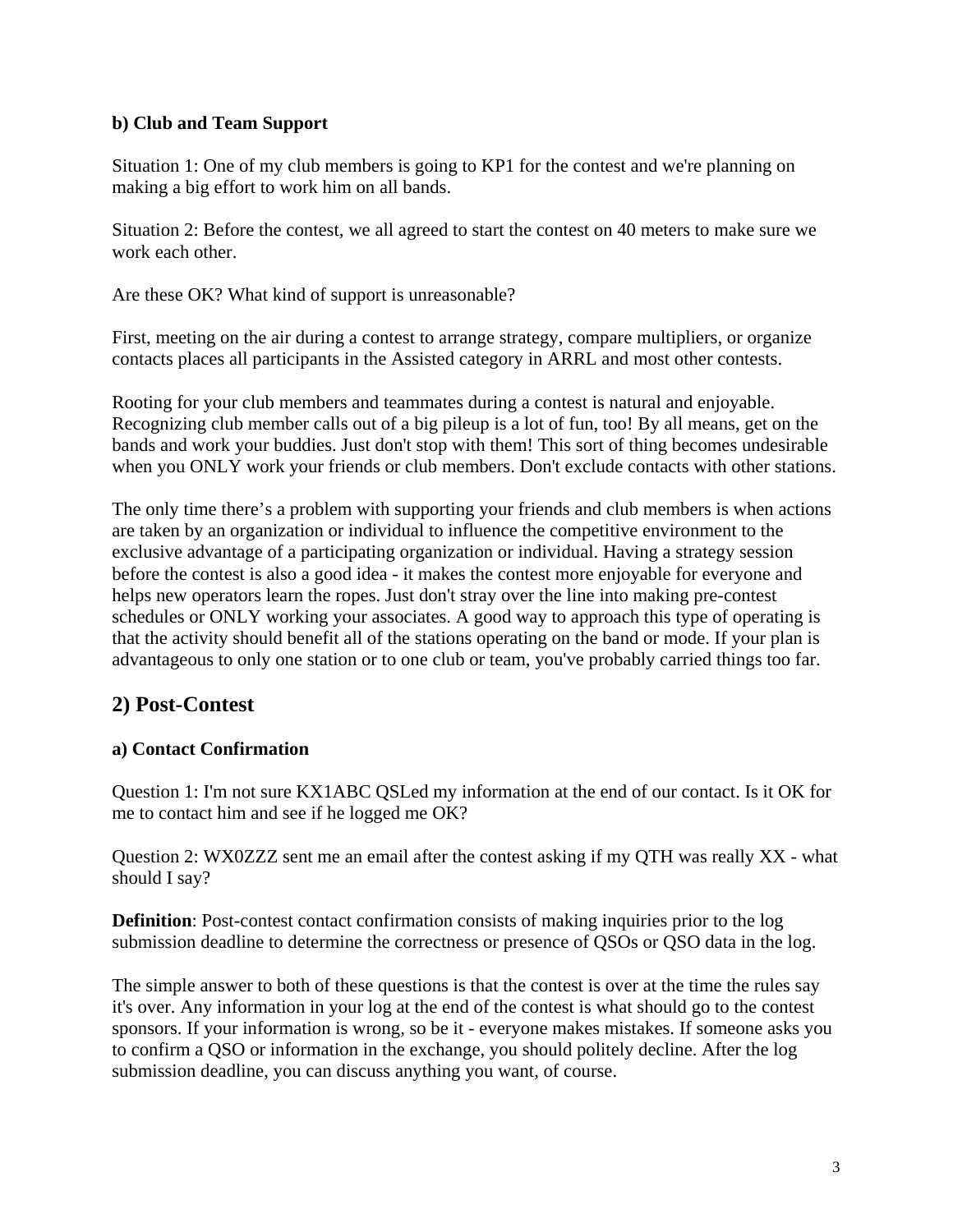If you're not sure about that QSO with KX1ABC, the time to make sure is during the contest. For example, if you're not sure your call was copied correctly, here's how to get it right:

 KX1ABC: CQ Test W1AW and pileup: W1PK2NAWKD71X KX1ABC: W1 599 VT W1AW: W1AW (repeat your call until KX1ABC responds correctly) KX1ABC: W1AW 59 VT W1AW: KX1ABC Roger 59 CT KX1ABC: Roger CQ Test

If you were calling CQ and the other station didn't QSL before tuning away, the safest thing for you to do is just not log the QSO. They are obliged to acknowledge receiving your information.

Follow-up question: If I send in the log with a bad call or exchange, won't the other guy be unfairly penalized?

In all but for a very few contests, the other station will NOT be penalized for your mistakes in copying their call or exchange. An exception would be if you bust the other station's call so badly that it can't be established you made a QSO. This happens from time to time and there's nothing to be done about it except to work on your accuracy.

Follow-up question: I don't want to be penalized. Should I remove the QSO from my log?

Removing the QSO from your log virtually guarantees that the other station will unfairly receive a "Not In Log (NIL)" penalty because the log checkers will find no QSO in your log with the other station. To be fair, you should leave all completed QSOs in your log and accept whatever penalties your mistakes might incur.

#### **b) Log Manipulation**

**Definition - Editing the log after the contest is over.** 

Question 1: I'm pretty sure I made some typos during the contest - can I correct them?

Question 2: I see that I worked W1AW on four bands, but logged WA1W on the fifth with the same exchange. I should correct the call, right?

Question 3: My friend uses software to go through his log looking for bad calls and stuff. Is that OK?

It's possible to "sanitize" a log after the contest, but as with confirming contacts, the correct answer is that the contest is over at the time the rules say it's over.

Examples of post-contest log manipulation include editing times, correcting band changes, checking calls against the call book, checking against packet spots, looking through logs from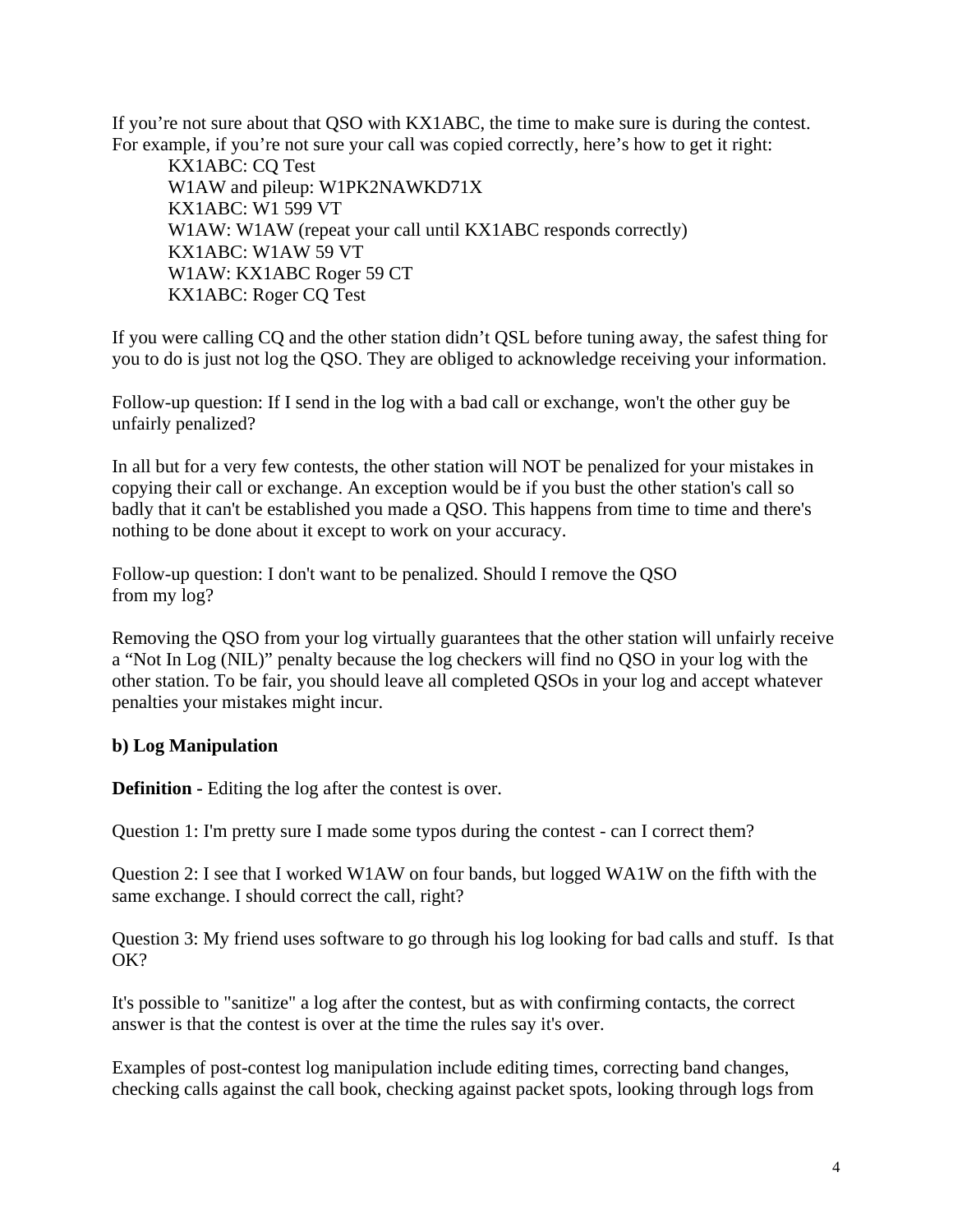other contesters, confirming calls and exchanges with your buddies, reading DX and contesting reflectors for news about rare calls, and even posting questions like, "did anyone get QSL info for that VQØ?"

There are wide ranging opinions about the acceptability of editing your log after the contest. The most conservative and always acceptable answer is that no editing of any sort is permissible. Some feel you have until the log submission deadline to do anything you want to the log. Most contesters would agree that if you made a note during the contest about an error, it's OK to fix it afterwards. Furthermore, it is generally OK to make a quick pass through the log immediately after the contest looking for "obvious" typos such as entering CT as CTT or changing 'o' to '0' in fact, most logging software does such a check before creating the final log file. Correcting syntax errors reported by a log acceptance robot, such as improper dates or multiplier abbreviations is also acceptable. Once you step over the line into making changes to what you think you "should" have logged, that's going too far.

Reviewing your log is completely appropriate to help improve your operating accuracy and look for ways to improve strategy - in the NEXT contest. In fact, many top operators regularly review their logs and even record parts of contests in order to review and improve their operating practices. For example, when you get your log-checking report, you can go back to review busted calls and see what the other station really sent. This is an excellent way to discover where your weak spots are. A quick scan of last year's log will refresh your memory about when and where you worked those rare multipliers, too!

#### **c) Claimed Categories**

**Definition** - Choosing the category in which a log is submitted to the contest sponsors.

Question 1: I operated on all-bands, but I found out I would be the 20-meter band winner in my state. Can I submit a single-band log?

Question 2: I operated on 80-meters most of the time, but did some operating during the day for fun. Do I have to submit an All-Band log?

Check the contest rules to review any restrictions on operating that may affect the category in which you can submit your log. If there are no such restrictions, then feel free to submit your log in any category for which your operations met the rules. It's required that you "upgrade" your category during the contest if you broadened your method of operation during the contest - low to high power, decided to use spots, etc. (See section 7.)

Looking through the contest records and setting your sights on one is a great motivator during the contest. You might be surprised at what records can be set even with modest stations!

The second question has an easy answer if the contest sponsor uses the Cabrillo format. Send in your log in the 80-meter single-band category. The other QSOs will be used during the logchecking process, but won't be counted towards your score, nor will they cause penalties for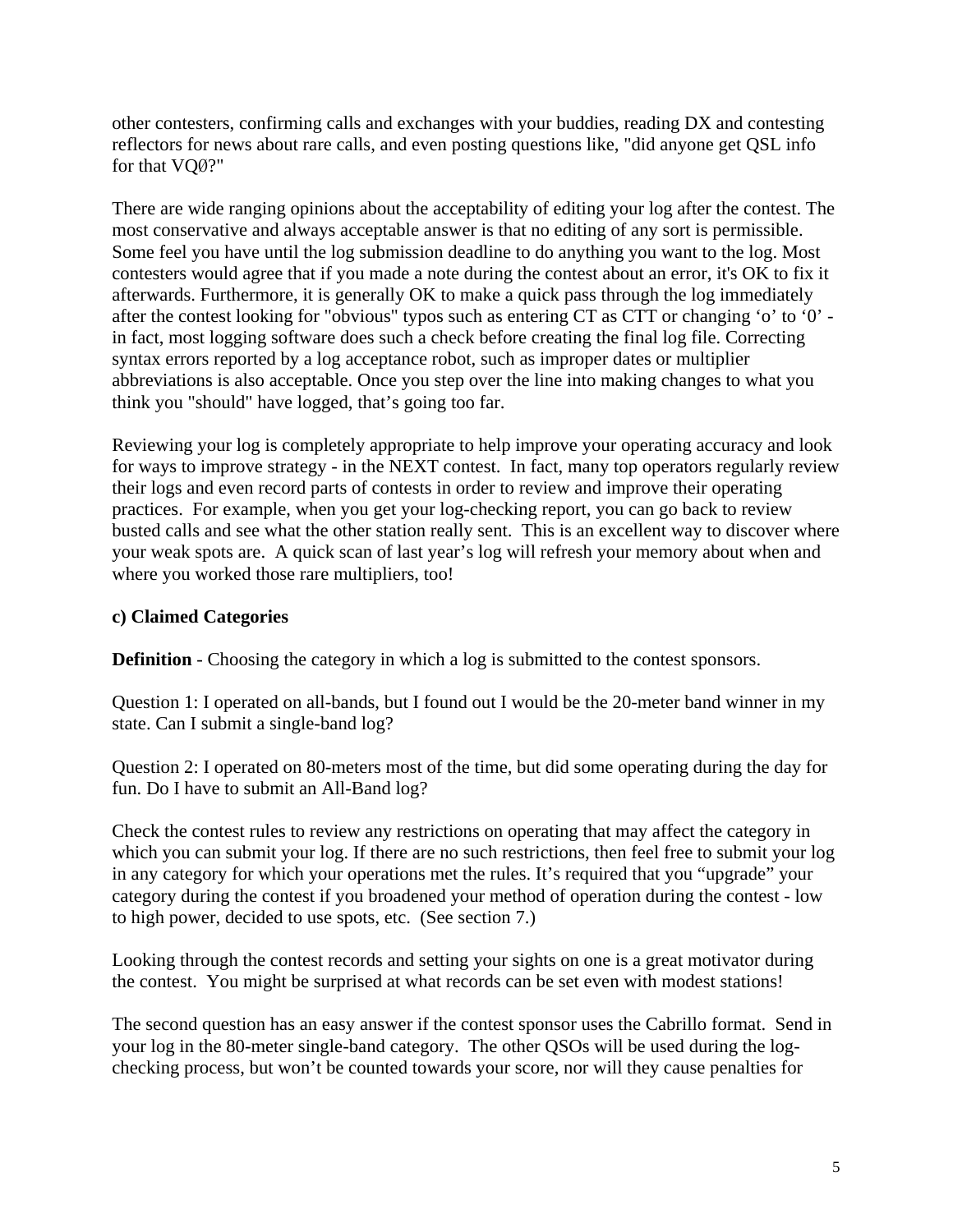your or those you contacted. If you aren't sending in a Cabrillo log, send email to the sponsors and ask them what to do. Then do it.

# **3) Operation During the Contest**

## **a) Signal Quality**

There's no legitimate reason for poor signal quality in or out of a contest, so we don't feel the need to discuss that, but say you come across a contester with a clicky or splattering signal. You should definitely let them know in a quick way - "U HV KLIX" or "You are splattering" or "You have a spur on ..." First, be SURE it's not your receiver being overloaded - turn on the attenuator or add a filter. Don't be judgmental or give them a hard time about it, just let them know, make the contact and move on. If you hear them again later and they still have the problem, you can mention it again or send them an email after the contest. If they don't want to clean up their signal, there's nothing you can do about it, except maybe not work them!

You can avoid having a bad signal by engaging in a pre-contest checkout with a friend. Set up your station just as it will be during the contest, including voice keyers, amplifiers, and computers. Run through all the bands at full power listening to each other's signal for distortion, splatter, and spurs. This is the time to learn that you have RF feedback on 20-meters - not in the middle of the first hour of the contest! Note the level settings that sound best and learn what your meters act like at these settings. Resist the temptation to push your station "just a little harder" during the contest.

#### **b) Contest Rule and License Regulation Compliance**

Not much wiggle room here, either. You're bound by your license to operate within your country's regulations and you are obligated by your log submission to operate within the rules of the contest.

It's definitely not OK to call a DX station that's operating, say, outside the US phone band and ask them to listen in the US band. Before you jump to conclusions, U.S. stations operating in IARU Region II from west of latitude 130 W or south of latitude 20 N may use 7075 - 7100 kHz on phone. This includes nearly all of Alaska and all of the U.S. Pacific and Caribbean possessions.

## **c) Station Identification**

Question 1: Do I have to send the other station's call with mine during the contact?

Question 2: How often do I have to ID when I'm running (CQ-ing)?

Start by reading the rules to see what is specifically required in the exchange. If you are searchand-pouncing, the consensus is that you only need give your call when you call the CQ-ing station. However, if there is any question about who you were calling, such as when two stations are operating close together, give the other station's call with yours. E.g. If W1AW and W1BB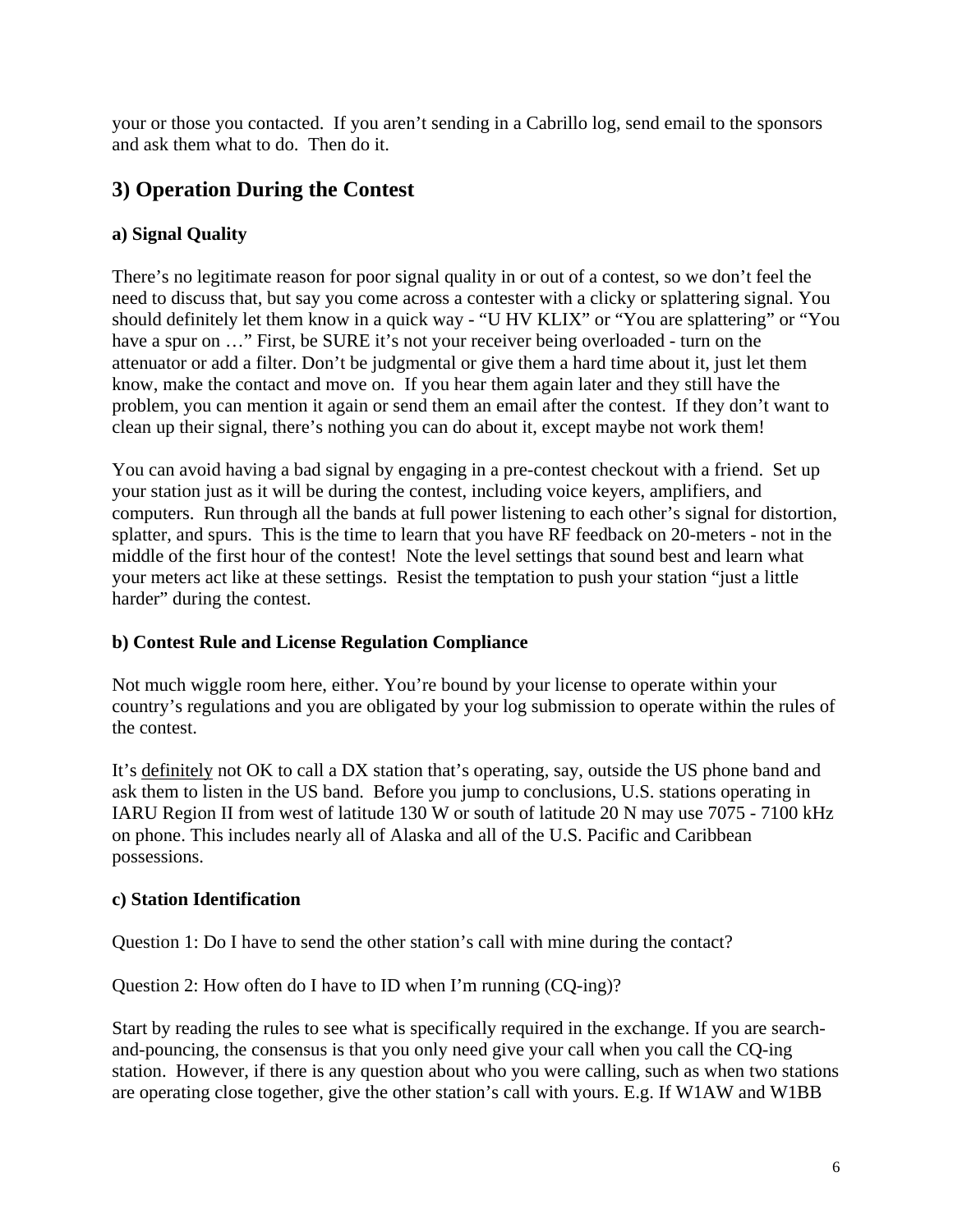are competing for a frequency (maybe because they can't hear each other due to skip) and you call W1AW, respond with "W1AW you are 59 in California, W6AM." This prevents errors and log-checking penalties. Note that some contests, such as the North American Sprint, require both stations to give their call as part of the exchange.

If you are CQing and have a lot of stations calling, the temptation is great to save time by not IDing with every contact, thus improving your rate at the expense of others having to wait. The practice is largely confined to non-U.S. operations that are likely to have bigger pileups, so it's not likely to be an issue for domestic stations. Technically, this is illegal in the U.S. according to FCC rules, including for non-mainland stations in KH6, KL7, and other U.S. possessions. It doesn't seem to hurt many of the top contesters to give their calls with each QSO and many agree that it maintains pileup order. Nevertheless, other top operators may only ID every two or three contacts. So there is some dispute on the subject. Most agree, however, that not IDing for longer periods is both counterproductive and rude, forcing other contesters to wait until the station IDs. It also leads to logging errors resulting from a "busted spot" when the callers *assume* that they know the call. Interestingly, a CQing DX station receives calls from stations who almost NEVER say who they are calling, while the DX station, if he signs each time, ALWAYS says both calls!

# **4) Interacting with other contesters**

## **a) Confirming and Logging QSOs**

Question: I accidentally QSLed information from a calling station before I really had it. They're gone and will get a penalty if I delete it from my log! What if they QSY before I'm really sure I got all the information?

You are required to submit an accurate log. If you're not sure you copied the information, it shouldn't go in the log. If this is caused by your contact leaving too soon, that's their fault. If the problem is caused by your prematurely confirming that you received the information, you should leave the information in your log at the risk of taking the penalty--after all, it's your fault. (See section 2.a as well.) If you lose the contact due to a logging error that simply falls into the category of "stuff happens" and there's nothing either of you can do about it. Strive to minimize these errors and everyone will be better off; that's the best you can do.

Follow-up question: I use Super-Check-Partial (a database of active contest calls) and I'm pretty sure that I see the station's call in the database. Should I log the QSO?

The simple answer is that you log what you heard, not what a database tells you that you might have heard. If you didn't hear it, don't log it. Databases can be helpful during a OSO, but it's easy to lose sight of what contesting is all about--a test of your operating ability.

#### **b) Interference**

Question 1: How close is too close to other contesters?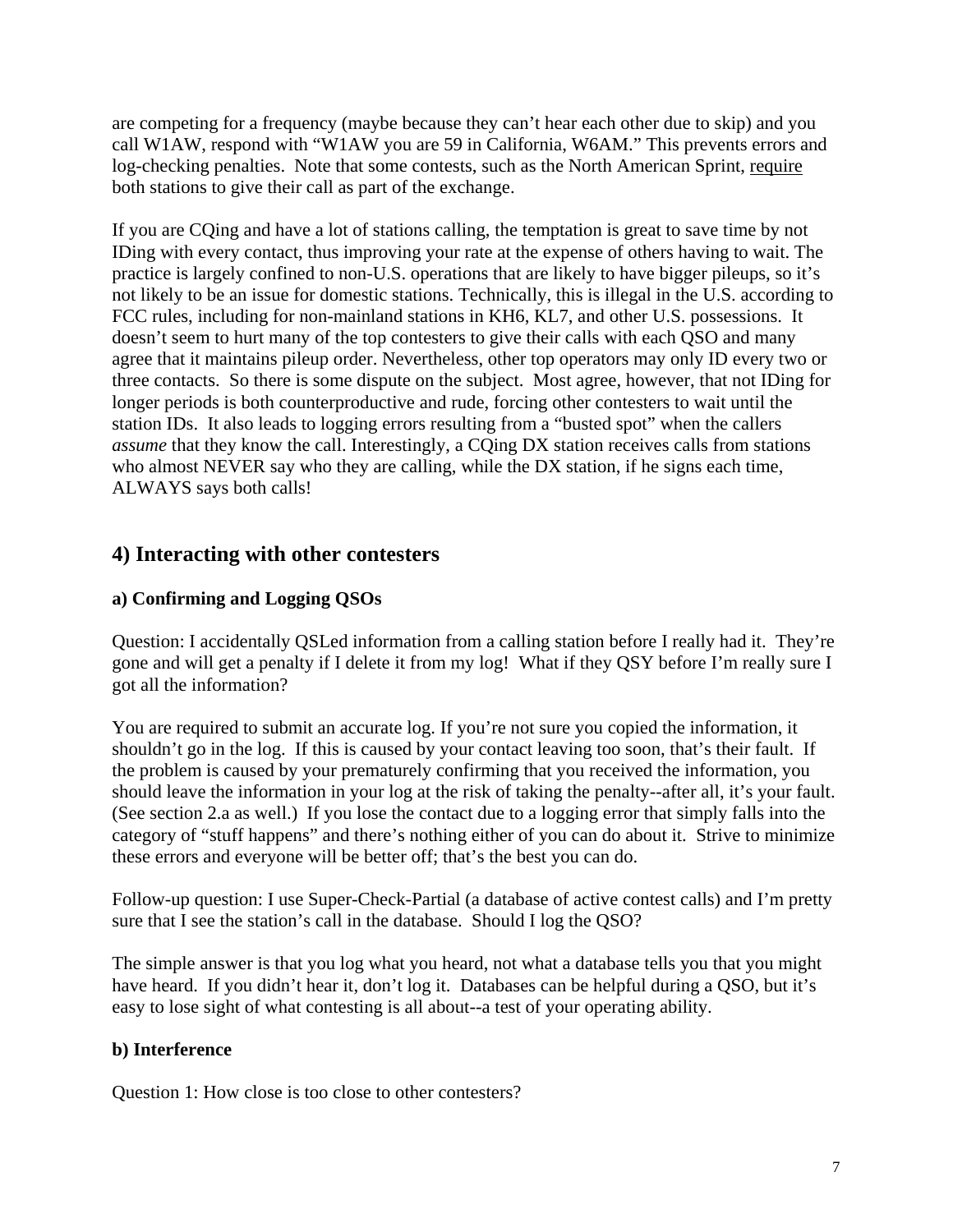Question 2: Do I have to move if I'm crowding another contester?

Question 3: How hard should I try to find out if the frequency is occupied?

Question 4: I was operating on 21.240 for an hour and suddenly this other station claims they were there first!

Don't succumb to the "all's fair in love, war, and contesting" disease. It's not OK to steal someone else's frequency or to push them off of a frequency by intentionally calling CQ too close to them so that they'll move. Bottom line - if you think you can call CQ on a frequency and work other stations, you're entitled to try. It's a matter of how much tolerance you have for QRM and whether other stations can hear you. Too close and you're likely to spend more energy dealing with interference than making QSOs. Don't expect a perfectly clear channel. Tune higher in the band to find less-congested frequencies.

Here's a tip - during the larger CW contests, you'll often find activity "above 100", such as above 7.100, 14.100, 21.100 MHz and so forth. Skip over the digital signals and you may be pleasantly surprised to find another cluster of activity. (U.S. stations are limited to 200 watts in Novice bands below 28 MHz.)

To find out if the frequency is in use send "?" or "QRL?" on CW and ask "Is the frequency in use?" on phone. If you don't get a response in a couple of seconds, have at it. If someone is really on the frequency, you'll find out. If a CW QSO is ongoing, your query may be responded to with just a "dit" if the other operator is trying copy an exchange. Be aggressive, but don't be a jerk about it.

Remember propagation changes and sometimes the other guy really *was* there first. Maybe you were off the back of their beam and they moved the antenna. You'll just have to figure out how to get along - either move or be prepared to call CQ on top of the other station. (See section 4.e.) Remember - if you're not making QSOs, you're losing the contest.

#### **c) Moving stations from band to band**

Question 1: Is it OK for me to ask a station, that I need on another band, to move to that band even if they are running a pileup?

Question 2: When is it not OK for me to ask for a QSY?

Answer - You are perfectly within your rights to ask a station to move to another band, even if there is a huge pileup. However, the station running the pileup is in control and has no obligation to move. If the answer is yes, be prepared to change bands and work the station quickly and efficiently. Know how to QSY quickly - in literally seconds - to the frequency the station specifies or have a QSY frequency already picked out to suggest. If the answer is no, move on. You might come back later and ask during a slower period. If the station is "moved" by another caller, you can QSY to the new frequency, too, and give the station a call - they may decide to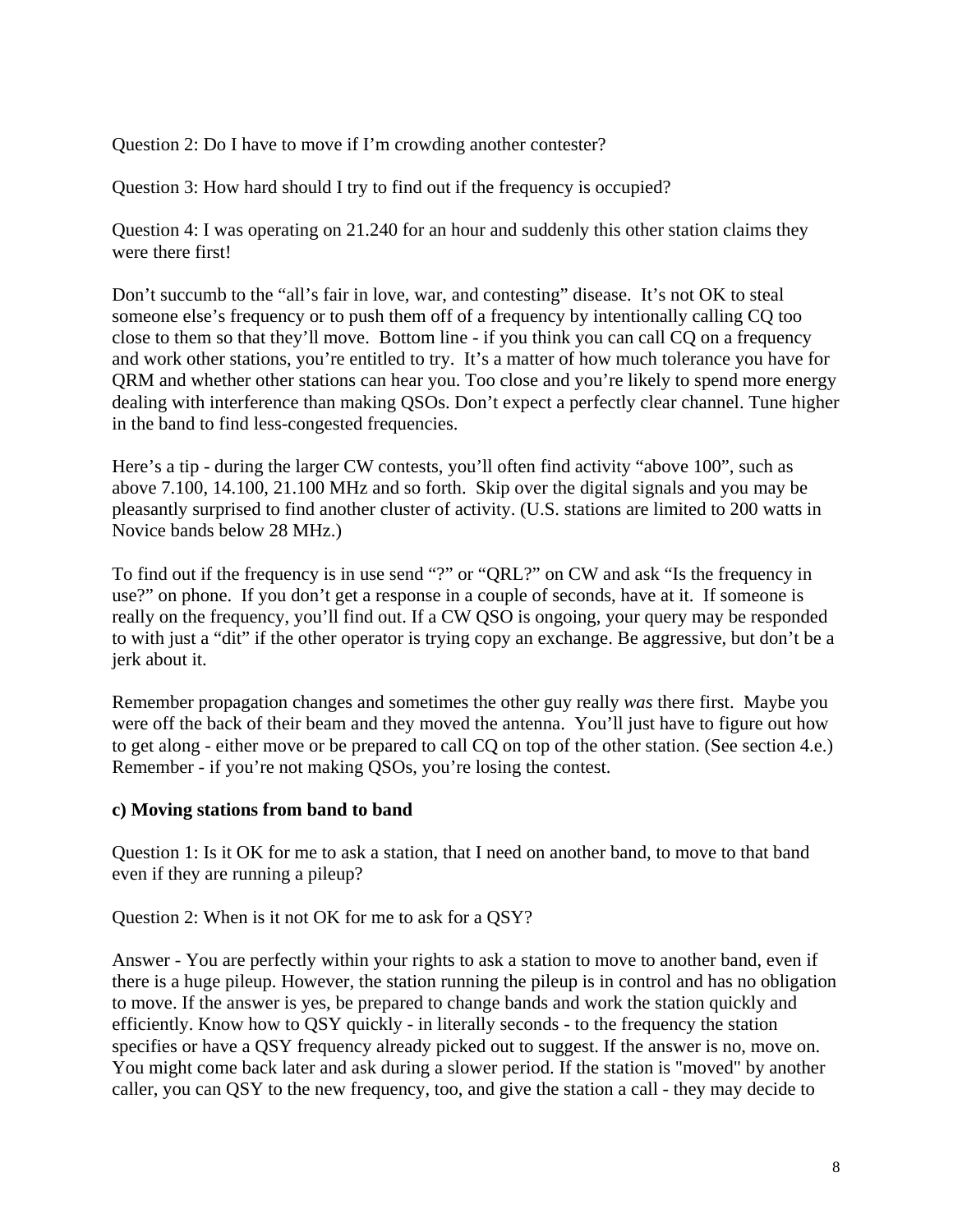work a few callers before returning to the original frequency. In any event, be ready and able to QSY at any time without fumbling.

Follow-up question: "If I move a station from one band to another, what happens when I come back to my CQ frequency and another station is calling there? I was only gone for less than a minute!"

Sorry, pal, you lose! If you vacate the frequency and do not respond to frequency-in-use queries, be prepared to find a new frequency.

Related questions: "If I am operating as a single-band entry, can I QSO stations operating on other bands and ask them to work me on my entry band?"

Soliciting contacts away from your entry band places you in the all-band category. It's OK to work stations on other bands, just don't ask them to work you on your entry band - see 2.c - Claimed Categories.

## **d) Working split**

It's quite unusual to hear a station working with a small split (1 or 2 kHz on CW, 2 to 5 kHz on phone) during a contest. Because the bands are usually so full during a contest, using the extra space for a pileup is not good sportsmanship. The idea of a contest is to test operator skill at copying, sending, and listening, so using a second frequency for the pileup is frowned on. Exception - in the case when extremely rare DX stations are active during contests, operating split is the only way they can maintain any rate.

If you're operating in the US phone band, it's perfectly OK to announce that you're listening outside the US phone band for DX stations – most often the case when operating in a DX contest on 40-meter SSB. Be aware that other US stations may listen on or near the same frequency. Listen carefully before picking a receive frequency. If stations respond, but the timing sounds "funny", ask to be sure they're responding to you. If you log a bunch of stations responding to

some other station transmitting on a different frequency, you'll get a bunch of NIL (Not In Log) penalties! The same holds true if you're DX, transmitting outside the US phone band and listening inside. Work split with care!

Working a 40 M SSB contest can be very difficult, as you need to generally operate split and listen to both the US and DX subbands. This is a good reason to have a radio that can receive two frequencies at once. You also need to practice setting your VFOs quickly, in order to respond to the DX station's instructions. Double-check which VFO you're using for transmit, as you can very easily forget which VFO you're transmitting on, and transmit outside the band on the DX station's frequency.

All stations have an obligation not to call on top of ongoing QSOs. For example, it's not uncommon for a DX station announce a listening frequency right on top of an ongoing domestic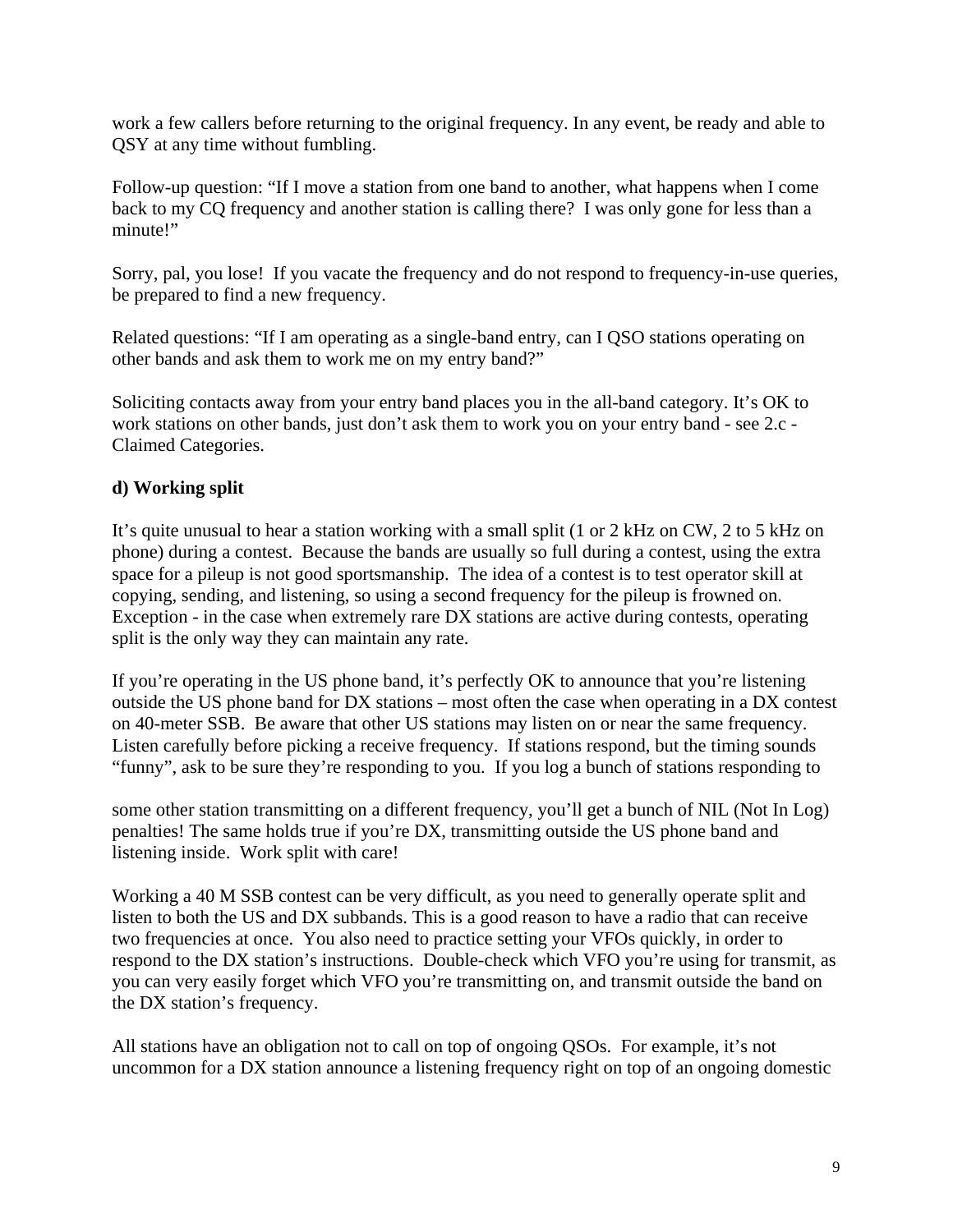QSO or net they are unable to hear. Domestic stations should always listen before making their call and avoid causing interference to other QSOs.

## **e) Operating with a second radio**

There's nothing ethically challenging about using a second radio - quite the contrary! However, be aware that you are not guaranteed your run frequency while making QSOs on a second radio. If you vacate a run frequency to work a station on a different band and someone starts calling CQ on the vacant frequency, you're out of luck!

Using a second radio does not permit you to occupy a second frequency with transmissions made just to hold the frequency. (Remember that nearly every contest specifically prohibits simultaneous transmissions on more than one frequency.) If, for example, you start calling a multiplier with the second radio, don't call CQ endlessly on the first radio, ignoring callers until you work the multiplier. It prevents the use of the frequency by others, which is rude at best.

If you'd like to try a second radio, you don't need a top-of-the-line rig to do it. An old rig and a dipole or vertical will do a great job at finding multipliers or new stations to work. Put a switch in-line with your headphones so that you can listen to either radio or listen to one radio in each ear. Pretty soon, you'll get good at it, adding a few more QSOs or multipliers during each hour! (If you give it a try and want to get serious about "SO2R" - K8ND's SO2R Resources Web site is full of information - http://home.columbus.rr.com/jmaass/Radio/K8ND\_SO2R.htm.)

# **5) Interacting with non-contesters**

#### **a) Interference**

Question 1: How close should I operate to non-contesters?

Question 2: A non-contester is complaining about interference, but my signal is clean. What should I do?

Question 3: I didn't hear anybody before I started calling CQ, but a ragchewer claims he or she was there first!

Large contests can often fill up most or all of an HF band, particularly on phone. This often causes friction with non-contest operators. Like most situations, each side needs to engage in some give-and-take to keep the peace. Contesters need to make reasonable accommodations for non-contesters. Listen before you leap. Non-contest QSOs are more relaxed with longer pauses, so a couple of seconds of "dead air" doesn't mean the frequency is clear. Be reasonable and give the other station a break whenever you can.

Non-contesters need to recognize that large competitive events are a legitimate activity and that they may need to be flexible in their operating expectations. When responding to an interference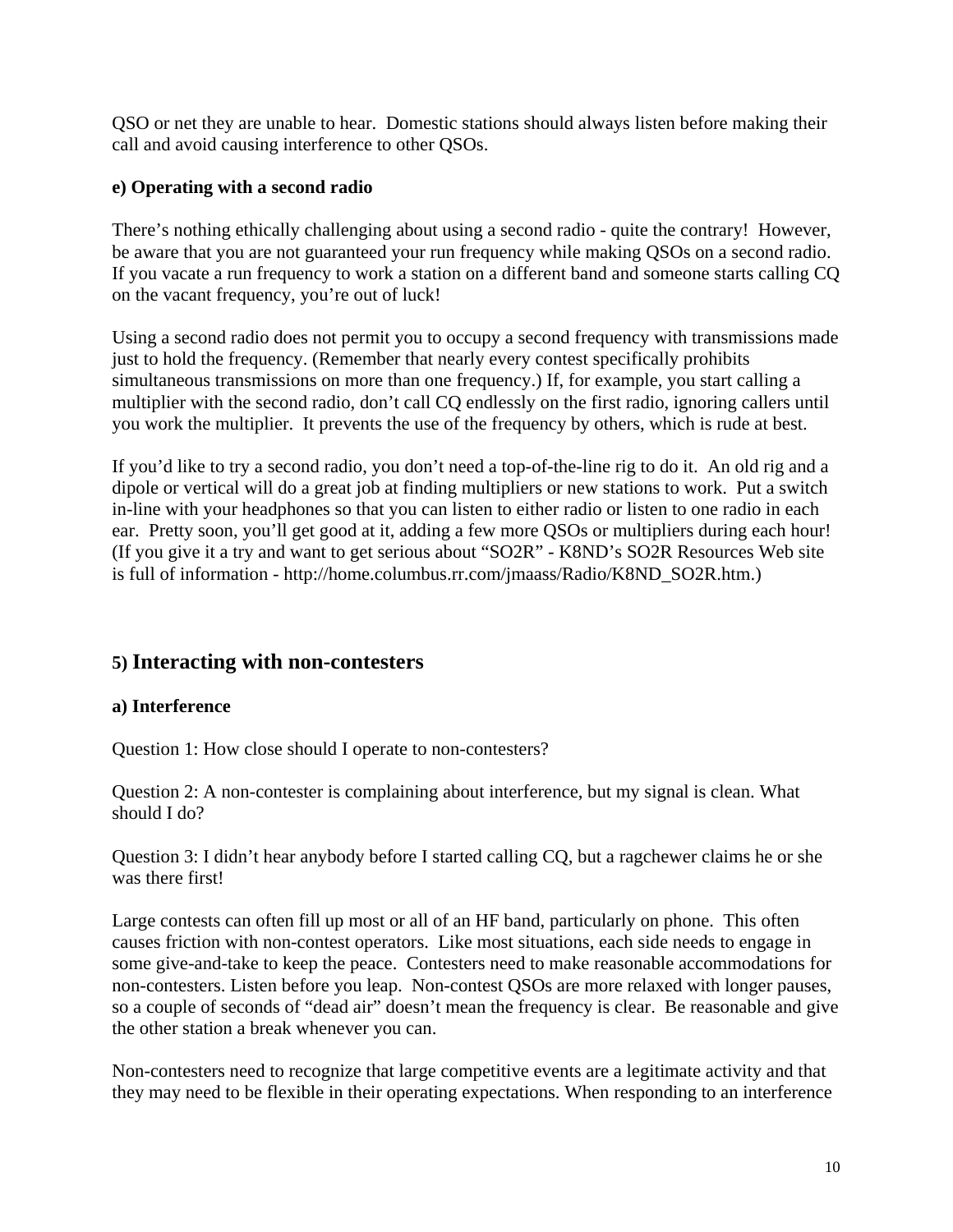complaint, assuming you think you have a clean signal and are sufficiently far away from other QSOs, you might POLITELY ask if the station has the receiver noise blanker and preamp OFF or suggest that they use some front-end attenuation. Don't be rude about it or imply that they're poor operators you'll just cause more trouble. Person-to-person skills are often strained in situations like this.

Realize that nobody owns a frequency. A ragchew in the middle of the contest band has every right to be there. Similarly, if a group has a regular schedule or net, it's a good idea for them to have a backup frequency or mode if the band is busier than expected.

## **b) Calling frequencies and nets**

It's a good idea to avoid major net frequencies, such as the Maritime Net on 14.300 MHz. Be aware of any emergency communications declarations or where regional emergency nets might meet and give those frequencies a wide berth. Calling frequencies (QRP, SSTV, County Hunters, etc.) are often busy with non-contest activity, as well. To avoid unnecessary conflict, the savvy contester learns (and remembers) where non-contest activity is likely to be.

#### **c) Band plans**

Question 1: I heard W1AW working Europe on 40 phone, listening on 7010 kHz. Isn't that in violation of the Region I band plan?

Question 2: The ARRL Web site shows 7.040 MHz as the international RTTY calling frequency. Do I have to avoid it?

Question 3: Rules for an ARRL contest suggest frequencies from 14225 to 14275. Can I answer stations calling on 14290?

Band plans are just that - plans. They are designed for normal circumstances when band loading is much lighter than during a contest. During major contests, the bands will be very crowded, resulting in conditions that the band plan is not intended to address. Avoid willful interference and be as courteous as possible to non-contest QSOs within the limits of the contest rules and licensing regulations.

Calling frequencies are also intended to allow stations to find their peers under customary circumstances. During a contest, be aware of where the calling frequencies are, but if no contacts are going on there, you have every right to try and make contest QSOs.

# **6) Spotting and Use of Spots**

#### **a) Self-spotting**

Self-spotting is the practice of announcing your own call and run frequency on the spotting network. A few contests have categories that allow self-spotting, but most don't. For example, ARRL contest rules specifically prohibit both self-spotting and requesting spotting by other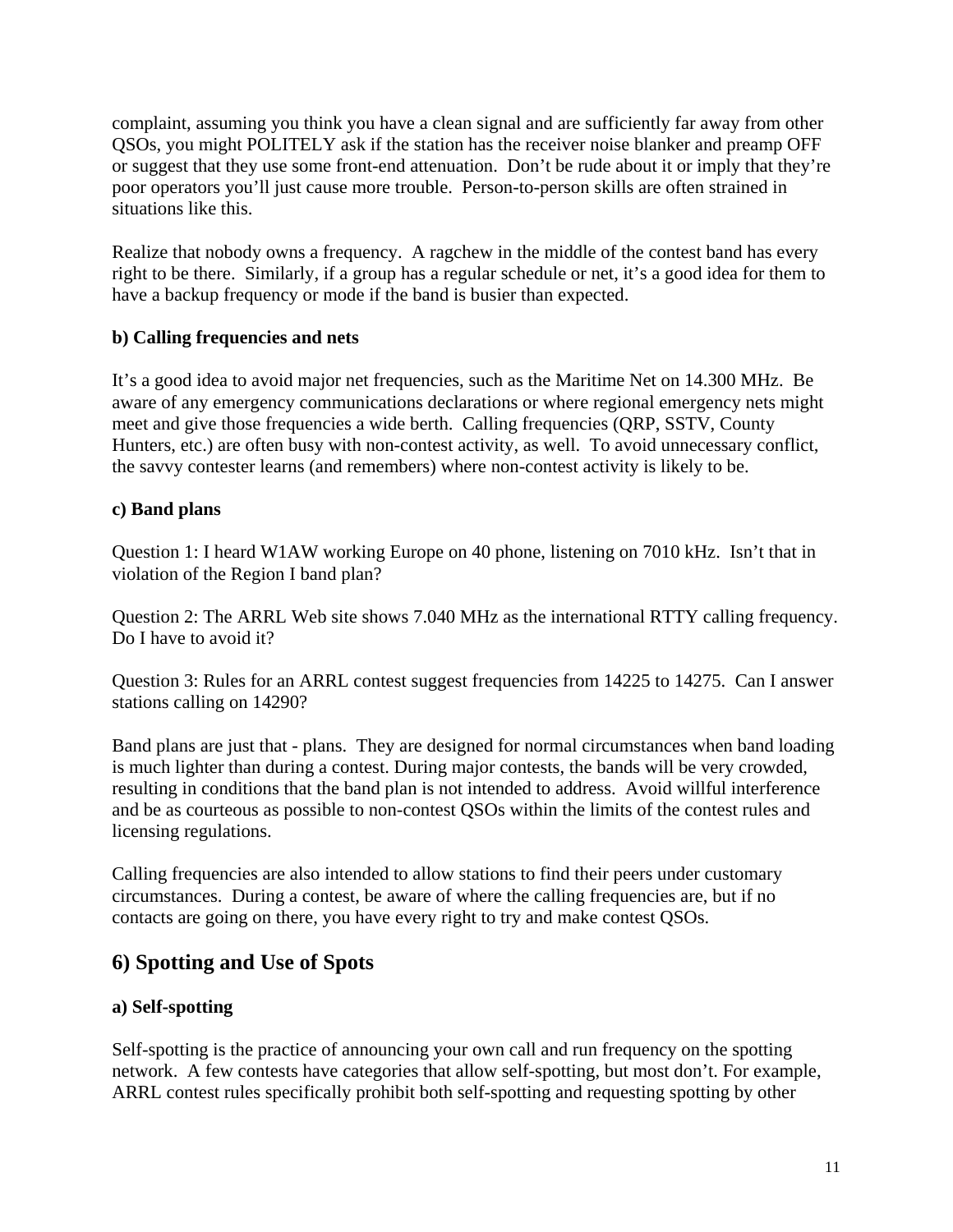stations. It's a form of CQ-ing that does not take place on the amateur bands, just a step away from making phone calls to solicit contacts. Read the rules of the contest to find out if selfspotting is allowed.

#### **b) Spotting of club members and associates**

Question 1: One of our members is on from the Islets of Langerhans - should I spot him on the cluster?

Question 2: When I hear my own team members, how much spotting is too much?

 This is commonly known as "cheerleading" and, while a natural impulse, should be kept in check. A good example of cheerleading is putting out a spot saying, "My buddy is on 21.014, please work him." Think of it this way, if you're trying to convey an advantage to one station over another by posting spots, that's unethical. If you spot your buddy with about the same frequency as any other station - no problem. Radiosporting should be about operator skill, not a popularity contest.

#### **c) Busted spots**

Be aware that a sizeable fraction of packet or network spots are "busted" or incorrect either because of poor typing or from miscopying the call sign. If you jump to the spot frequency and work the station without positively identifying them, you run the risk of getting a NIL (Not In Log) penalty. DX stations frequently move, too. If you log a station based on an old spot, you may log the wrong call! Be sure not to put out busted spots yourself!

#### **d) Out-of-band spots**

Don't be so quick to jump to a spot and start calling - it may be outside your authorized frequencies or on a non-contest mode. It's really easy to get sloppy (or tired) and forget that 21.195 MHz isn't authorized for US phone operators!

# **7) Soliciting QSOs - Single-band entries**

Question 1: If I'm operating 40-meter single band, can I work stations on other bands?

Question 2: Can I ask a station on a different band to work me on my single-band frequency?

Question 3: Can I tell a station outside the contest that I'm operating the contest on my singleband?

The first question was answered above in 2c "Claimed Categories" - yes!

The answer to the second and third questions is a resounding no! "Operating" includes all methods of soliciting and making QSOs. If you are operating as a single-band entry, soliciting QSOs on a different band - either in or out of the contest - for your designated band is not OK.